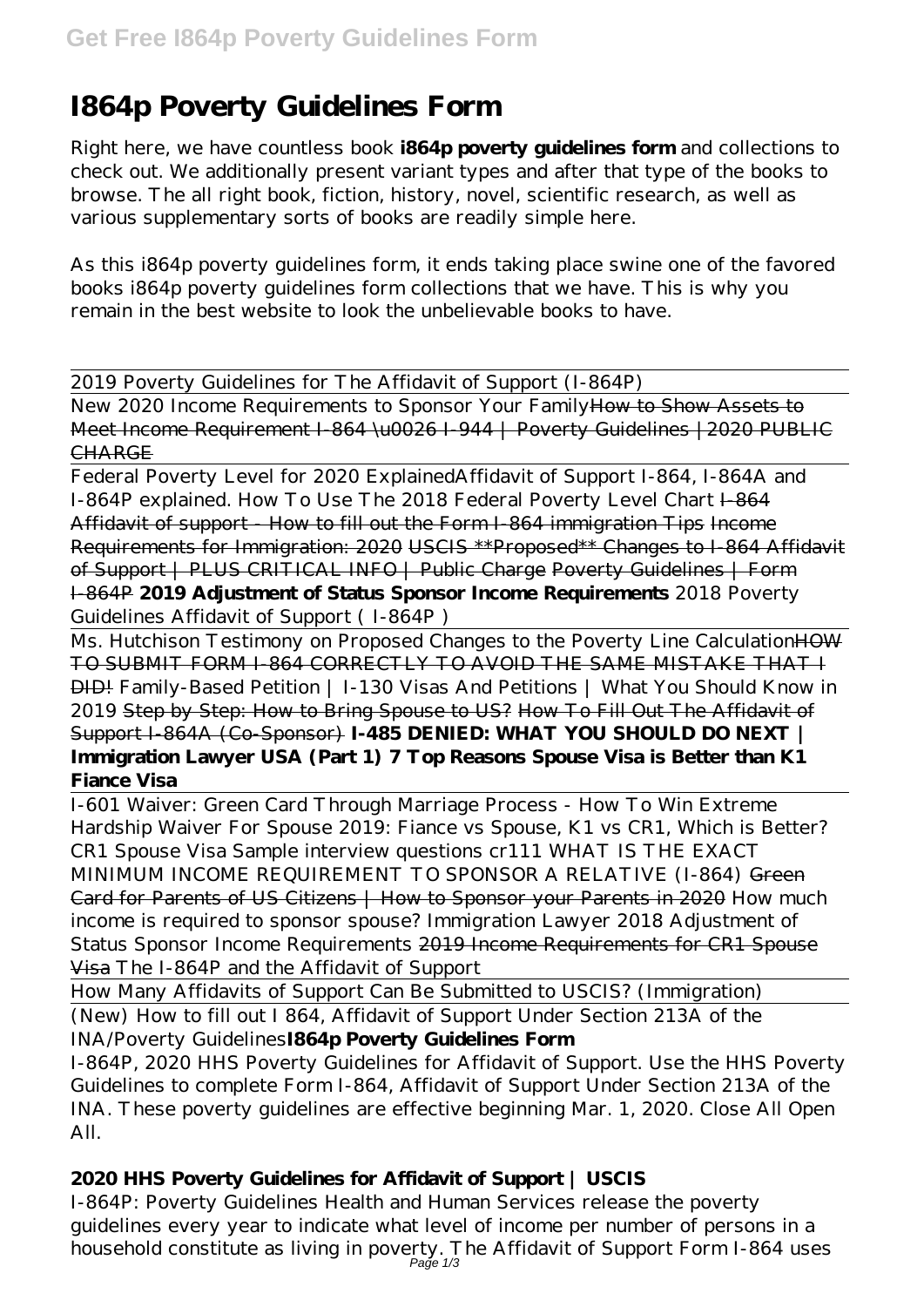these guidelines to determine whether a petitioner is eligible to be a sponsor.

#### **I-864P: Poverty Guidelines - USCIS Guide**

These poverty guidelines remain in effect for use on the Form I-864 Affidavit of Support starting from March 2, 2020 to Spring of 2021 in which new guidelines will go into effect. For the 48 Contiguous States, the District of Columbia, Puerto Rico, the U.S. Virgin Islands, and Guam: Sponsor's Household Size. 100% Poverty Line.

#### **I-864P: Poverty Guidelines for family based green card**

I864p Poverty Guidelines Form I-864P, 2020 HHS Poverty Guidelines for Affidavit of Support. Use the HHS Poverty Guidelines to complete Form I-864, Affidavit of Support Under Section 213A of the INA. These poverty guidelines are effective beginning Mar. 1, 2020.

#### **I864p Poverty Guidelines Form - recruitment.cdfipb.gov.ng**

Form I-864P | HHS Poverty Guidelines for Affidavit of Support Purpose of Form In most cases, people who want to get a nonimmigrant visa have to prove that they have a person in the US who can support them financially in case of any problems.

## **Form I-864P | HHS Poverty Guidelines for Affidavit of ...**

Form I-864P are the poverty guidelines for being eligible to support a visa application. This can be tricky, so you want experts like HMA working with you. 703.964.0245

## **Form I-864P, everything you should know | The HMA LAW FIRM**

Download the I-864P form. Download the I-864P form, HHS Poverty Guide 2019 for support affidavit. You can use this information to determine the basic income requirements that are necessary for the maintenance of family immigrants and immigrants based on employment. This is necessary in order to show that the family has adequate financial support and is unlikely to rely on US financial support.

## **Download the I-864P form | USA-immigrations.com**

This form is used to determine the minimum income requirement needed to complete Form I-864, Affidavit of Support under Section 213A of the Immigration and Nationality Act.

## **USCIS Form I-864P - Federal Poverty Guidelines To Complete ...**

Form I-864P is a form filed by a sponsor on behalf of an immigrant or family of immigrants. The other name for it is the Affidavit of Support. The form for sponsorship demonstrates the immigrant will have a means of financial support. It is also an official contract between the sponsor and the government of the USA.

## **Form I-864P: Everything You Need to Know — MYRA: Personal ...**

Form I-864P, HHS Poverty Guidelines for Affidavit of Support. Form I-912P Supplement, HHS Poverty Guidelines for Fee Waiver Request. Form I-942P Supplement, Income Guidelines for Reduced Fees. Last Reviewed/Updated: 03/19/2019.

## **Poverty Guidelines | USCIS**

Once you fill out your immigration form (s) our system will generate a customized